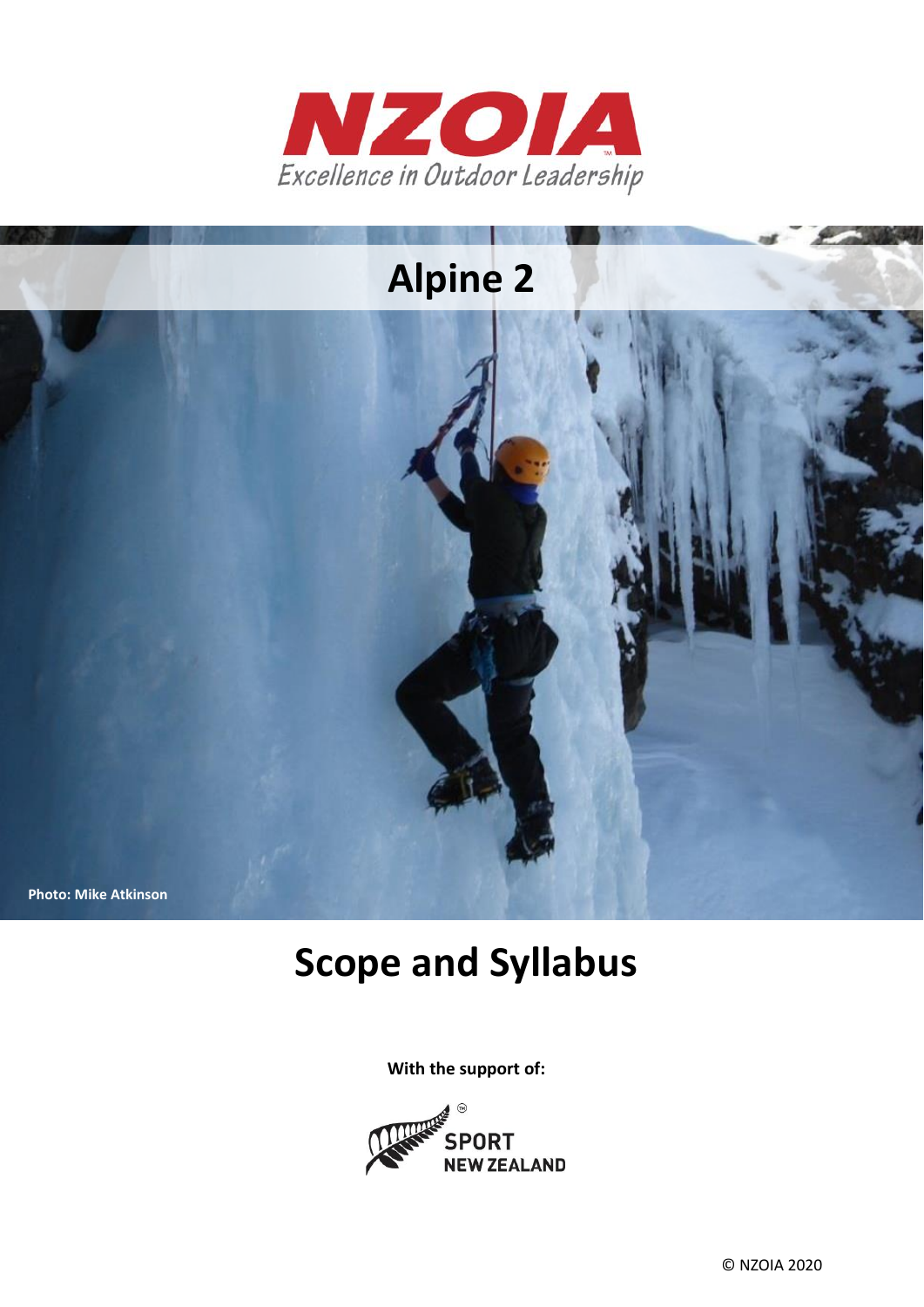# **NZOIA™ Alpine 2 Scope**

# **Alpine 2 Profile**

The NZOIA Alpine 2 can:

- Lead and manage clients during top rope, lead and multi-pitch alpine climbing
- Apply effective safety management
- Instruct safe, well managed and positive learning experiences
- Prepare and deliver teaching sessions
- Assess climbing routes for hazards and make safe route selections
- Demonstrate a range of technical mountaineering skills
- Apply weather interpretation and forecasting skills
- Role model and promote accepted environmental practices

# **Scope**

The holder of this qualification can organise, instruct and guide:

- Multi-day alpine climbing trips up to grade 2 on peaks less than 3000m
- Trips on easy glaciated terrain where travel is straight forward. Crevasse hazard may be present and options exist to reduce or eliminate exposure to risk through route selection.

# **Prerequisites**

Be a current Full Member of NZOIA

Be 20 years old or over

Hold a current First Aid Certificate (minimum of 12 hours or 2 day course including some direct contact with course tutors)

Hold a current NZOIA Alpine 1 qualification. Refer to NZOIA's policy for exemptions.

Hold a New Zealand Certificate in Avalanche Risk Management (Level 5) or NZ Avalanche Stage 1

Have the following experience as evidence in a log book:

**Total experience** – at least 80 days alpine climbing experience (an climbing day is considered to be at least 6 hours)

**Personal experience** - at least 40 days personal climbing and a minimum of three, 3000m peaks and three alpine Grade 3 climbs

**Instructional experience** – at least 40 days instructing/leading groups in alpine climbing, at least five of these days will include co-instructing or being an assistant instructor/trainee beyond the scope of Alpine 1

The prerequisite experience requirements are minimums, extra days are recommended so that a broad range of experience is gained.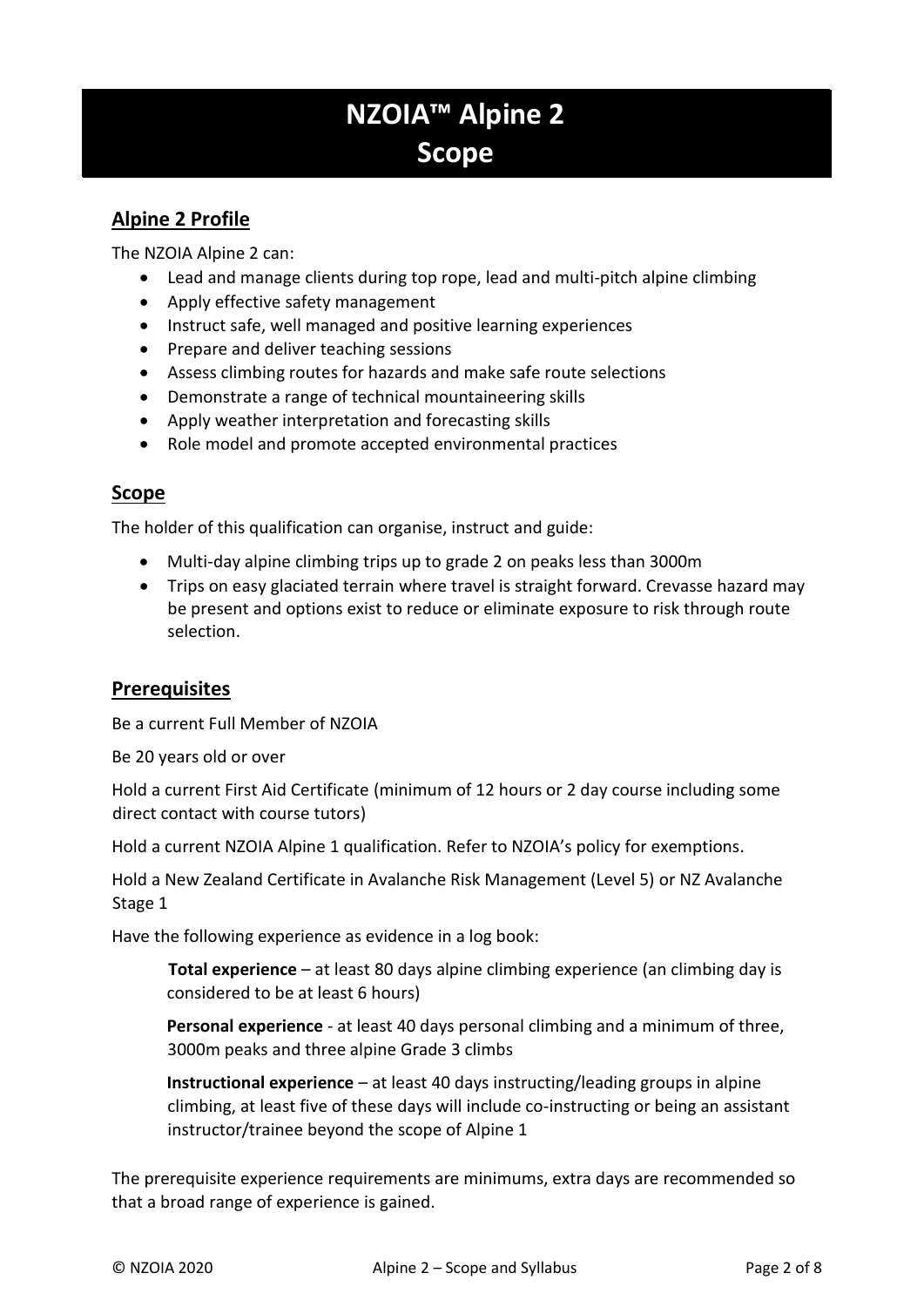The NZOIA Alpine 2 will be conversant with a range of relevant publications: e.g. The New Zealand Weather Book (Brenstrum E.) The rise and fall of the Southern Alps (Coates G. and Cox G.) Mountain Skills Training Handbook AMI (Hill, P & Johnston, S.) Avalanche Awareness in the NZ Backcountry (Goddard, P.) A Climbers Guide to NZ Mountaineering Techniques (Cotter, G and Sedon, M.)

# **Registration and Revalidation**

Registration and revalidation with NZOIA provide proof of currency for NZOIA qualification holders.

# **Syllabus**

# **Assessment Notes**

The syllabus outlines what the content of the assessment will include and gives an idea of what assessment tasks the candidate will be asked to complete. All judgements on how the candidate meets the syllabus must be based on current good practice and industry standards. Assessors use three types of direct evidence to judge a candidate's competency:

- Written questions/assignment
- Questioning and discussion
- Observation of practical tasks

# **Technical Competence**

## **1. Describe alpine climbing history and ethics**

The candidate will have understanding and awareness of:

- **1.1** The development of alpine climbing as a sport and current developments and trends
- **1.2** The DOC Climbing Care Code
- **1.3** Current ethical issues in alpine climbing e.g. bolting, helicopter access, human waste disposal

# **2. Demonstrate and/or describe the care and correct use of alpine climbing equipment and clothing**

The candidate will:

**2.1** Role model the use of equipment that is in good condition, well maintained and is used in accordance with the manufacturer's recommendations and current good practice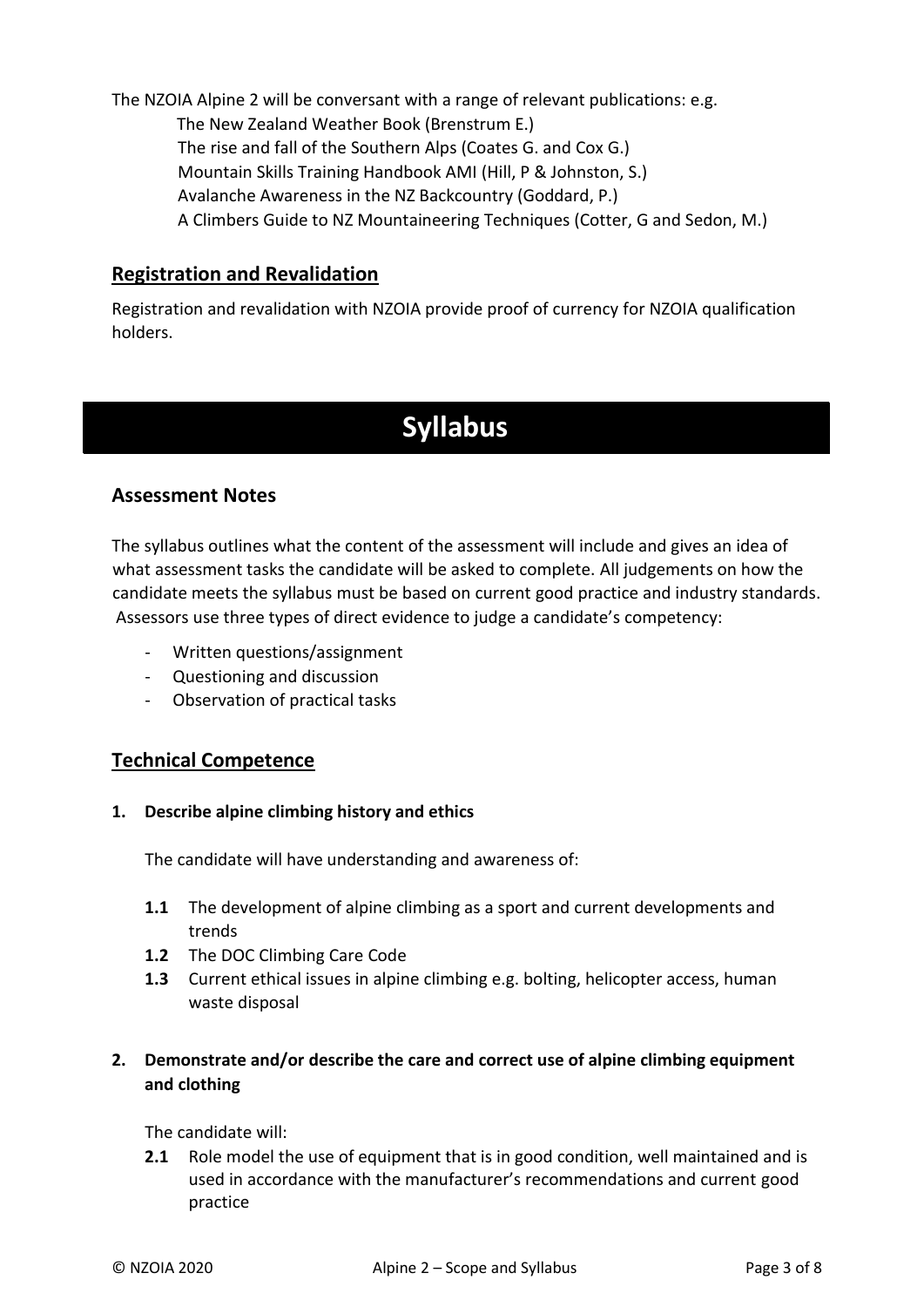- **2.2** Describe the advantages and disadvantages of contemporary equipment used for alpine climbing and reasons for choice e.g. ropes, belay and abseil devices, karabiner types, snow stakes and pigs, ice screws, harnesses, helmets, ice axes and hammers, probes, shovels, avalanche transceivers
- **2.3** Complete a pre-activity check of equipment and describe how to identify worn/damaged equipment and the checking/logging system of the equipment used
- **2.4** Carry and use the appropriate clothing and equipment for environmental conditions

## **3. Demonstrate route selection and navigation skills in alpine terrain**

The candidate will:

**3.1** Demonstrate the skills required to navigate across alpine terrain in a whiteout, using a range of navigational aids e.g. map, compass, GPS, altimeter

# **4. Demonstrate technical mountaineering skills**

The following will be demonstrated on terrain that is within the scope of the NZOIA Alpine 2 qualification.

The candidate will demonstrate:

- **4.1** Tying knots suitable for the application they are being used
- **4.2** Movement techniques to maintain sure footing at all times in all conditions
- **4.3** Flat-footed crampon techniques on slopes to 35°
- **4.4** Steep ice climbing techniques on slopes to 90°(top-roped demonstration)
- **4.5** Performing a self-arrest from several positions
- **4.6** Ridge travel to show rope management e.g. moving together, short pitches for awkward section
- **4.7** Conservative use of confidence/short roping on slopes where a client feels uncomfortable to be un-roped
- **4.8** Efficient rope management techniques on a multi-pitch climb, abseil or lower
- **4.9** The construction of an emergency snow shelter suitable for surviving a night in adverse weather conditions
- **4.10** The construction of anchors suitable to the conditions:
	- Rock anchors e.g. wires, stoppers, hexes, camming devices
	- Snow anchors e.g. vertical snow stake, snow pig, mid-clip, T-slot, snow bollard
	- Ice anchors e.g. ice screws, ice bollard, V-thread
- 4.11 Lead climbing on steep snow or ice to 60° **4.12** Leading climbing on alpine rock to grade 10
- **4.13** Safe and efficient belay methods suitable for the application they are being used, including:
	- Describing the advantages and disadvantages of a variety of belay methods and their suitability for managing leaders and/or seconds e.g. Italian hitch,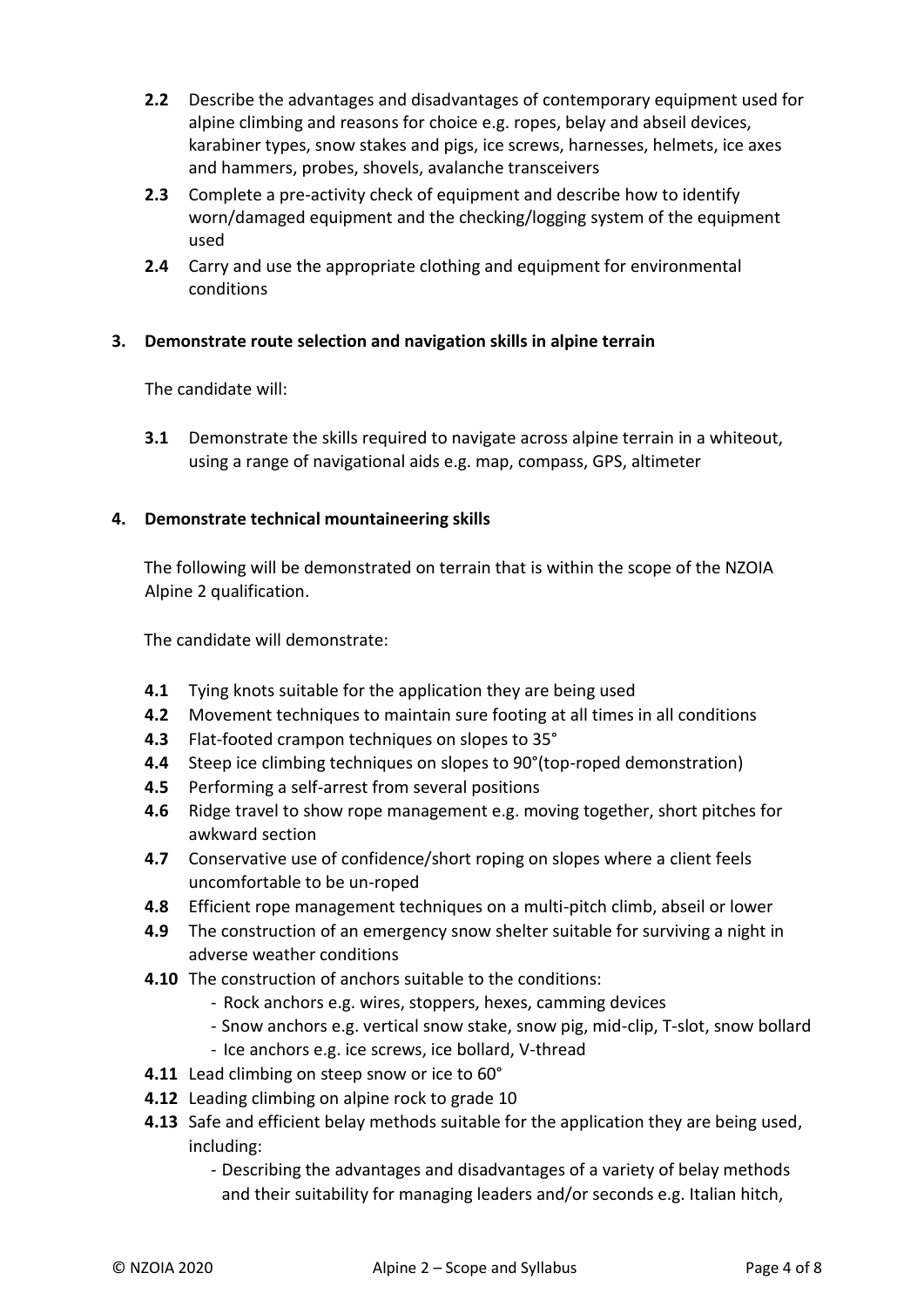manual locking belay device, standing ice axe belay (Austrian or Stomper), waist/shoulder belay, direct belay

- Escaping the system for rescue purposes
- Clear communication and systematic checks
- Efficient rope management techniques

#### **5. Construct a top rope climbing system**

The candidate will construct a top rope climbing system for an ice climbing or mixed climbing session ready for operation in a variety of places which demonstrates:

**5.1** Use of a personal safety system while exposed to a potential fall during setup

#### **6. Demonstrate and apply knowledge of glaciated terrain skills**

The candidate will:

- **6.1** Be able to describe glacier processes and identify landforms associated with glaciation
- **6.2** Describe the hazards associated with glaciated terrain and considerations for selecting a safe route through glaciated terrain
- **6.3** Demonstrate roping up for glacier travel
- **6.4** Demonstrate crevasse rescue: Hold a fall; build anchor, transfer load to the anchor and escape the system, check victim by doing a self-protected abseil, prussic back to stance, construct hauling system, preparing lip as required, haul with assistance from victim and turn this into an unassisted haul for an unconscious victim

#### **7. Demonstrate avalanche and snow safety skills**

- **7.1** Obtain and describe the significance of the weather and avalanche hazard forecast for the assessment area
- **7.2** Demonstrate making route selection and activity location choices that fit with the weather and avalanche hazard forecast, and minimise exposure to avalanches
- **7.3** Be able to demonstrate any skills or knowledge contained within the New Zealand Certificate in Avalanche Risk Management (Level 5)

## **The Environment**

**8. Demonstrate knowledge of meteorology and apply weather interpretation and forecasting skills** 

The candidate will:

**8.1** Be able to describe global weather systems and global influences on New Zealand's weather e.g. Coriolis Effect, Hadley Cells, El Niño, La Niña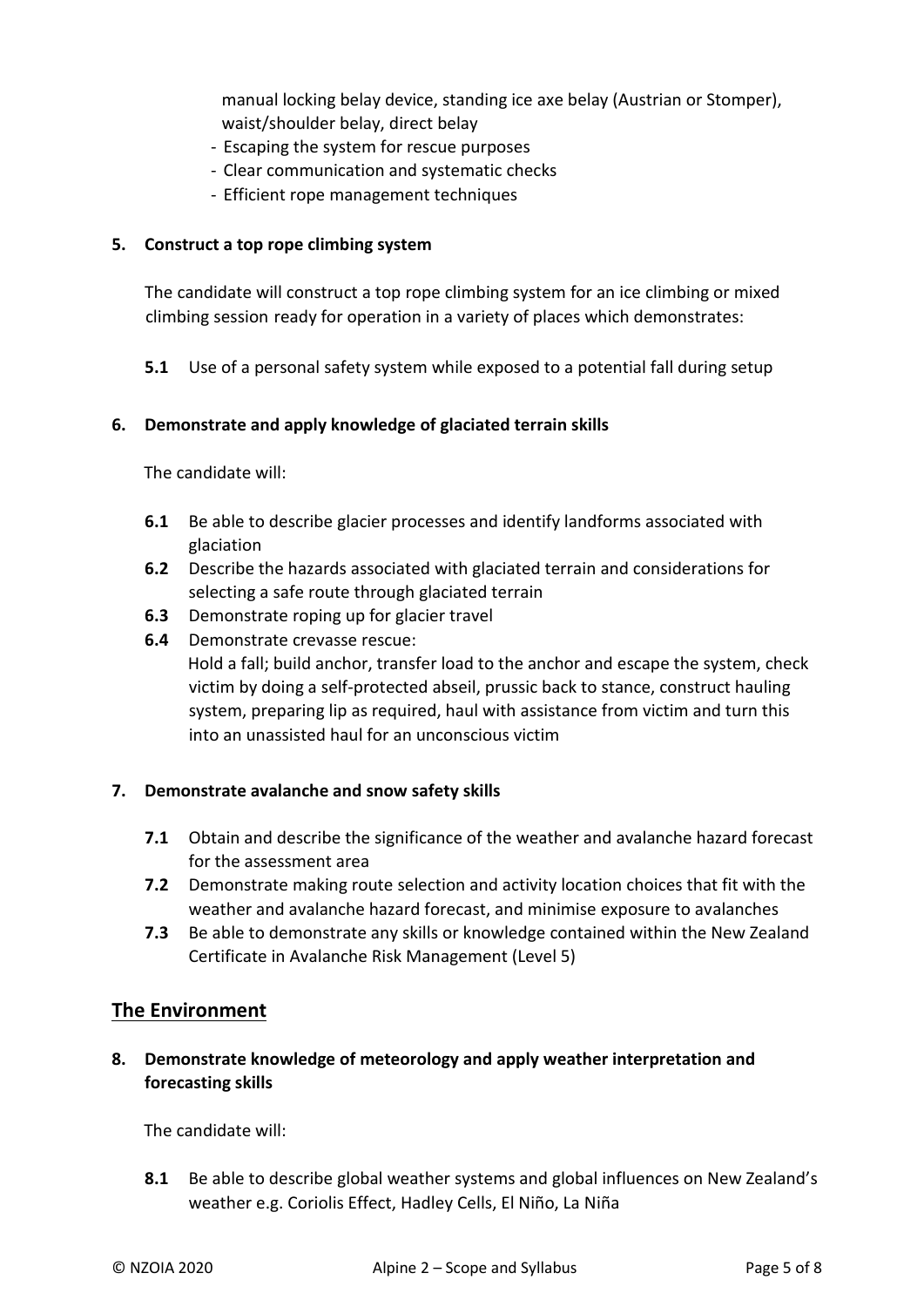**8.2** Demonstrate the ability to anticipate weather conditions from changes in clouds, temperature, wind direction and barometric pressure in a mountain area of New Zealand, and based on these observations make a 24 hour forecast

#### **9. Role model and promote accepted environmental practices**

The candidate will:

- **9.1** Demonstrate and/or describe the responsibilities to land owners and other users, including access protocols
- **9.2** Understand the broader social and political issues regarding land use, resource management and conservation in New Zealand's alpine regions, and the effects of these on outdoor recreation
- **9.3** Demonstrate ways to minimise rubbish and deal with biodegradable waste to avoid pollution of waterways in the alpine environment
- **9.4** Role model and promote the principles of Leave No Trace

# **10. Demonstrate and/or describe cultural and environmental knowledge of the New Zealand alpine environment**

The candidate will:

- **10.1** Demonstrate a broad knowledge of the flora, fauna, geology and history of New Zealand's alpine regions
- **10.2** Understand and connect concepts of tikanga Māori to the alpine environment e.g. Kaitiakitanga, creation stories
- **10.3** Have significant knowledge of and be able to describe the history and purpose of the major organisations involved in the administration, protection and advocacy of New Zealand's alpine environments e.g. DOC, NZ Alpine Club, Federated Mountain Clubs, Mountain Safety Council, Forest and Bird

# **Group Management and Leadership**

#### **11. Apply effective safety management**

The candidate will:

- **11.1** Manage client safety by appropriate route and site selection, equipment use and checks as required
- **11.2** Demonstrate assessing climbing routes for hazards and demonstrate risk management principles to minimize or avoid the impact of any identified hazards
- **11.3** Use effective communication and a systematic checking system with clients
- **11.4** Have a first aid kit and be able to deal with first aid situations if required
- **11.5** Never compromise their personal safety or the safety of their clients
- **11.6** Demonstrate safe practices and good judgment and decision making within the scope of this qualification